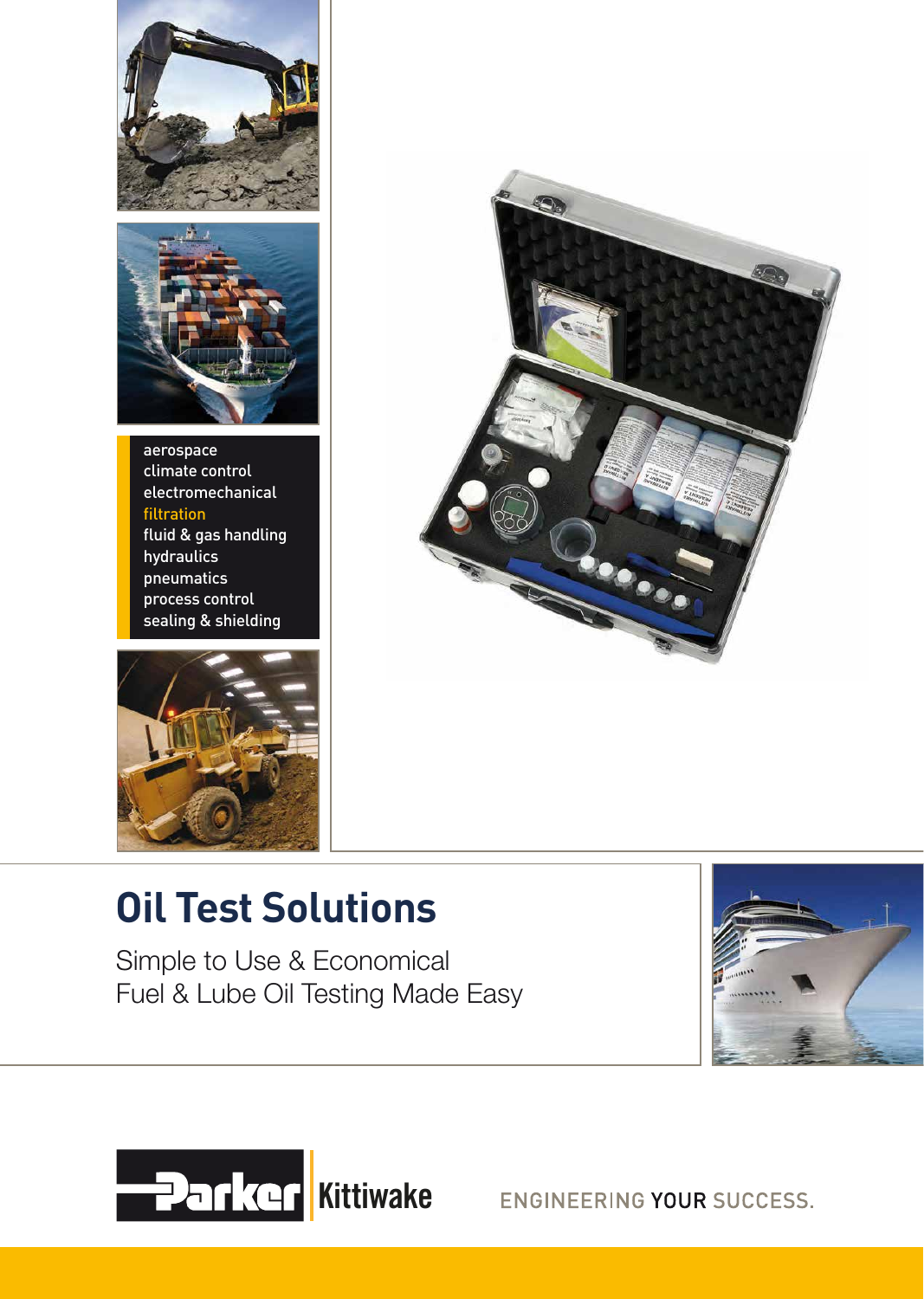# Make fast on-site maintenance decisions fast with Parker Kittiwake's complete range of oil test kits. An economical range, providing reliable oil condition results in minutes.

Parker Kittiwake's oil test kit range provides a complete set of economically priced equipment, with a level of accuracy suited to routine analysis. Oil test kits provide you with a condition monitoring tool enabling you to make informed operational and maintenance decisions about your critical plant and equipment. The ability to test on-site at the point of use enables engineers and facilities managers to conduct oil analysis quickly and easily. Detecting out-of-spec fuels and lubricants can identify potential problems, before become critical. Choose from a range of equipment and parameters to use either individually, or combined as a single test kit.



Protect your assets, improve productivity & increase uptime with regular on-site oil analysis

# Multi-Parameter Oil Test Kits



Supplied ready for use, in heavy duty aluminium or durable ABS cases, Parker Kittiwake's multiparameter test kits contain all of the necessary equipment and consumables for your oil condition monitoring needs.

- Fast, accurate results for multiple oil parameters, in an easy to use, portable kit
- Make informed on-site maintenance decisions
- Act before the onset of critical failure
- Robust and reliable for use in harsh or remote environments

### Non-hazardous for shipping water in oil test available when you see the EasySHIP logo



| <b>Product Code</b> | <b>Description</b>                                     | Tests Included                                                                                                                                             | Range                                                                                                                |
|---------------------|--------------------------------------------------------|------------------------------------------------------------------------------------------------------------------------------------------------------------|----------------------------------------------------------------------------------------------------------------------|
| FG-K1-102-KW        | DIGI Water / Viscosity Kit<br><b>Easy</b> FIIP version | <b>DIGI Water in Oil Cell</b><br><b>ECON Viscostick</b>                                                                                                    | 0.02-1%, 200-10,000 ppm, 0-10%, 0-20%<br>go/no go                                                                    |
| FG-K1-103-KW        | <b>DIGI Basic Kit</b><br><b>Easy</b> HIP version       | <b>DIGI Water in Oil Cell</b><br><b>ECON Salt Test</b><br><b>ECON Insolubles Test</b><br><b>ECON Viscostick</b>                                            | 0.02-1%, 200-10,000 ppm, 0-10%, 0-20%<br>go/no go<br>qualitative<br>go/no go                                         |
| FG-K1-107-KW        | <b>DIGI Industrial Kit</b><br><b>Easy</b> HIP version  | <b>DIGI Combined Water in Oil/BN cell</b><br><b>ECON Insolubles Test</b><br><b>ECON Viscostick</b>                                                         | 0.02-1%, 200-10,000 ppm, 0-10%, 0-20% / 5-100 BN<br>qualitative<br>go/no go                                          |
| FG-K1-108-KW        | <b>DIGI Field Kit</b><br><b>Easy</b> HIP version       | <b>DIGI Combined Water in Oil/BN cell</b><br><b>ECON Insolubles Test</b><br><b>ECON Viscostick</b><br><b>ECON AN Test</b>                                  | 0.02-1%, 200-10,000 ppm, 0-10%, 0-20% / 5-100 BN<br>qualitative<br>go/no go<br>AN: 0-6                               |
| FG-K1-110-KW        | <b>DIGI Combined Kit</b><br><b>Easy</b> HIP version    | <b>DIGI Combined Water in Oil/BN cell</b><br><b>ECON Salt Test</b><br><b>ECON Insolubles Test</b><br><b>ECON Viscostick</b>                                | 0.02-1%, 200-10,000 ppm, 0-10%, 0-20% / 5-100 BN<br>go/no go<br>qualitative<br>go/no go                              |
| FG-K14971-KW        | <b>DIGI Clean Oil Kit</b>                              | <b>DIGI Water in Oil Cell</b><br><b>DIGI Viscotube</b><br><b>ECON AN Test</b>                                                                              | 0.02-1%, 200-10,000 ppm, 0-10%, 0-20%<br>20-600 cSt @ 40°C<br>AN: 0-6                                                |
| FG-K16897-KW        | <b>DIGI Biodiesel Test Kit</b>                         | DIGI Low Range Water in Oil Cell<br>Low Range Falling Ball Viscometer<br>Density Hydrometer<br>Free Fatty Acid Test / AN Test<br>Visual Test (Cleanliness) | 0.02-1%, 100-3000 ppm, 0-10%<br>1-10 cSt @ 40°C<br>850-950 kg/m <sup>3</sup><br>Acid Content / 0-6 AN<br>qualitative |

NB: Electronic laboratory grade analysis equipment is also available for Water in Oil, Base Number (BN), Acid Number (AN) and Insolubles. See the Oil Analysis Solutions Brochure for further details.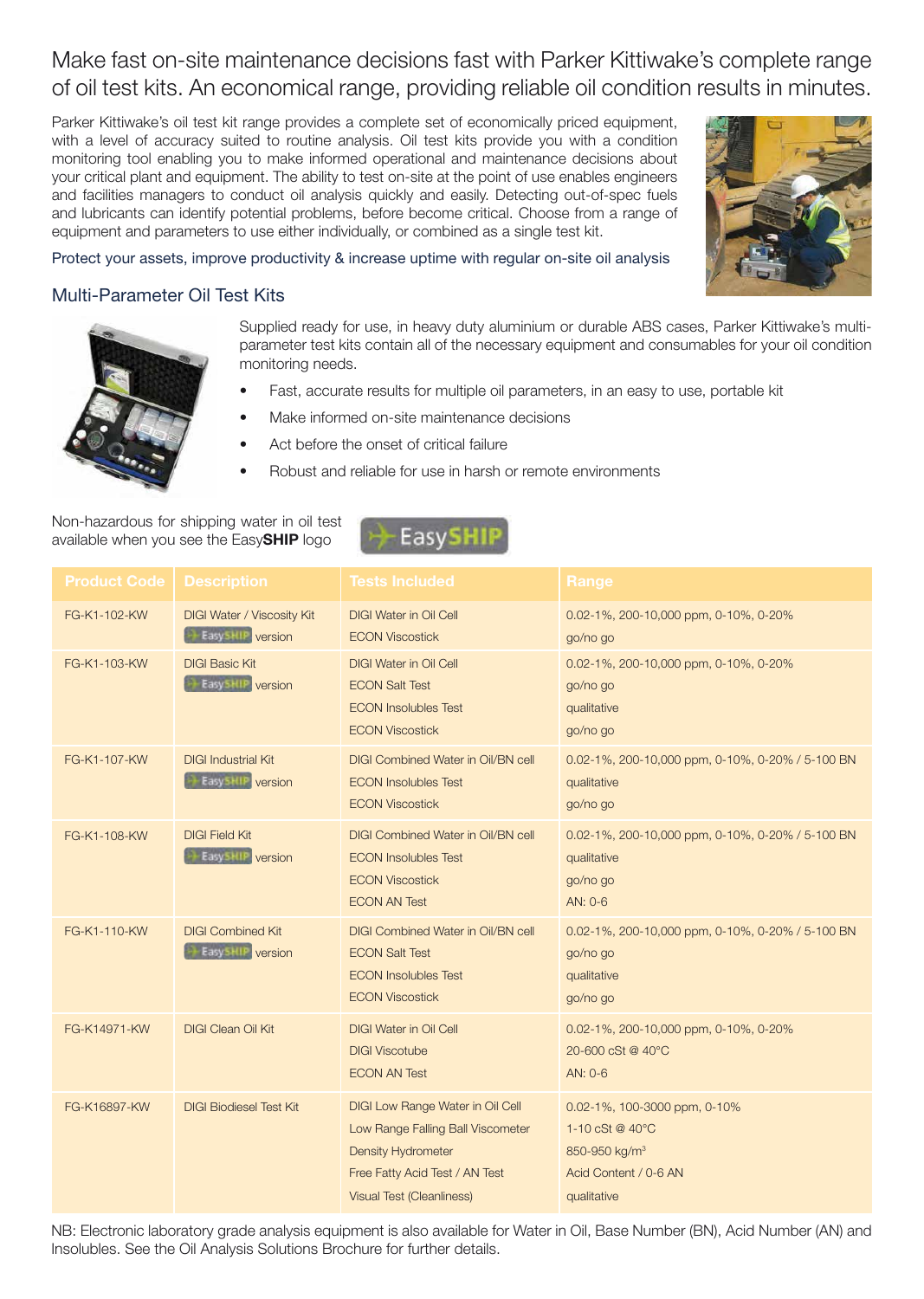# Parker Kittiwake Test Cells

At the heart of Parker Kittiwake's on-site oil test solution range, is the DIGI Test Cell, providing simple, accurate results for Water in Oil and Base Number (BN).

With an easy to read digital display providing instructions and results, a five year (5000 tests) battery life and built in memory for recording previous test results, the Parker Kittiwake DIGI Cell has become a favoured test method worldwide for onsite and on-board testing. Test cells are available individually for either Water in Oil or Base Number. Alternatively, a DIGI Combined Test Cell is available that performs both test parameters in a single cell.

Both types of test cells have recently been upgraded to offer increased functionality and usability. All reagents and test methods remain the same.



### Water in Oil



Maintain and protect your equipment, whilst eliminating damage caused by water in your oil.

The DIGI Water in Oil Test Kit provides state of the art, digital analysis and gives fast, accurate results for easy monitoring of trends. The DIGI Water in Oil Test Kit contains the test cell together with all necessary reagents and equipment for an easy to use, economical test.

| <b>FG-K1-101-KW:</b> Fast State<br>FG-K17032-KW:                                                                | <b>DIGI Water in Oil Kit</b><br><b>DIGI Water in Oil Kit</b><br>(Low Range) |
|-----------------------------------------------------------------------------------------------------------------|-----------------------------------------------------------------------------|
| Range: 0.02-1%, 200-1000 ppm, 0-10%, 0-20%<br>Range: (LR): 0.02-1%, 100-3000 ppm, 0-10%<br>Test Time: 3 minutes |                                                                             |

Test Time: 3 minutes Memory: Previous test, plus five oils Battery Life: Five years (5000 tests)

- Prevent corrosion, cavitation or failure of your machinery by detecting water in oil, before any damage occurs
- Minimise instability of additive packages and damaging microbe growth by monitoring your oil
- Fully portable for use on-board or in the field, test kits are extremely robust, durable and easy to use

### Base Number (BN)



Measure your oil's alkaline reserve and ability to neutralise acids from combustion.

The DIGI BN Test Kit provides state of the art, digital analysis and gives fast, accurate results for in-depth monitoring of trends. The DIGI BN Test Kit gives a rapid indication of BN depletion in lubricants.

FG-K1-004-KW: DIGI BN Test Kit

Range: 5-100 BN Accuracy: Typically ±10% of new oil BN Test Time: 3 minutes Memory: Previous test, plus five oils Battery Life: Five years (5000 tests)

- Avoid fouling within the engine and corrosion of engine components by monitoring the Base Number (BN) of your lubricating oils
- Simple, economical monitoring of lubricants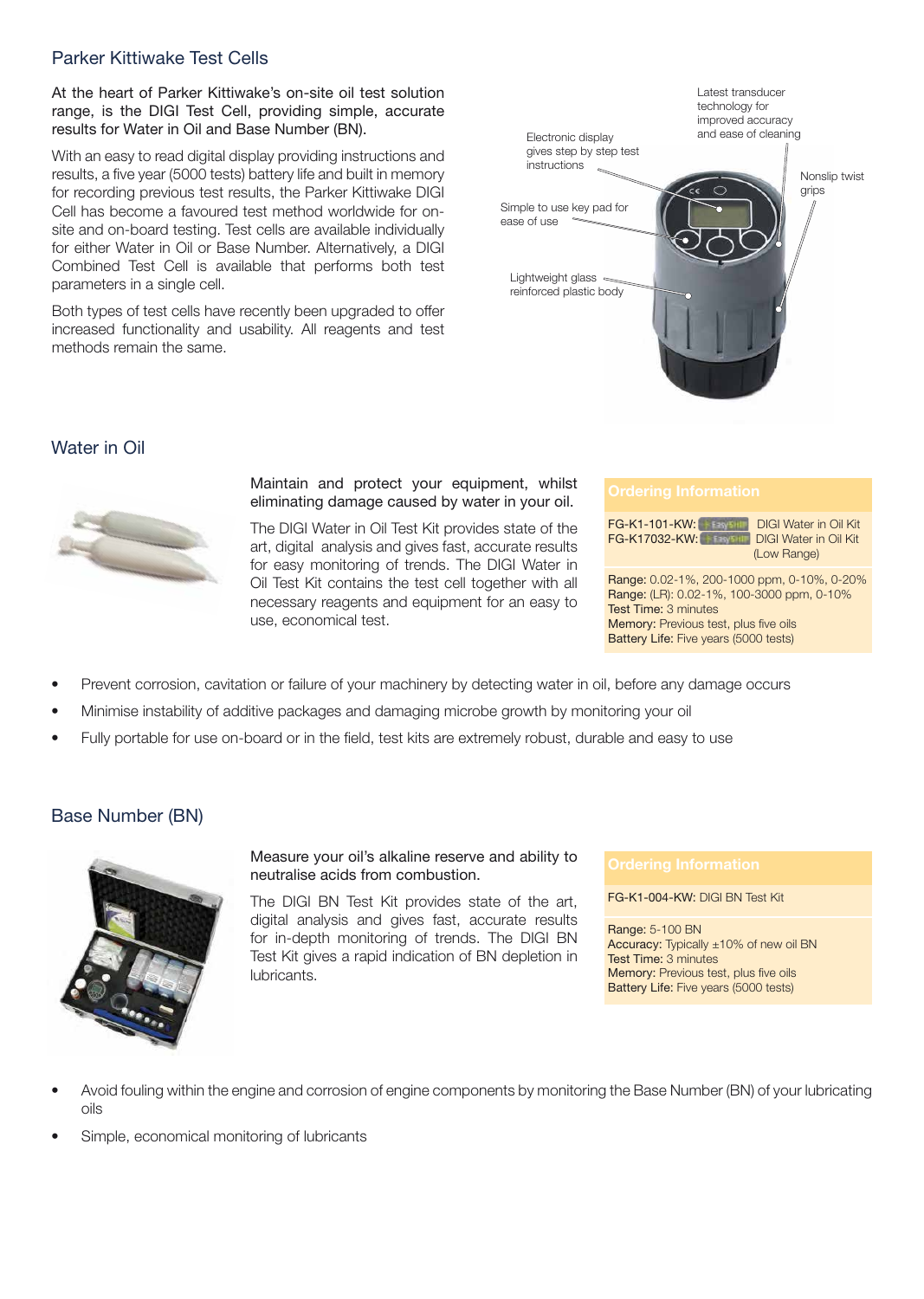# **Viscosity**



Viscosity is widely regarded as an oils most important characteristic. It is the viscosity that shows the oil's resistance to flow and the strength of the oil film between surfaces.

The Parker Kittiwake DIGI Viscometer (or Viscotube) uses the falling ball technique to measure the viscosity of an oil. The DIGI Viscotube is provided with viscosity calculation software and a Digital Thermometer for accurate results.

The ECON Viscostick gives a simple go/no go result. Typically it will detect 5-10% distillate fuel dilution of an SAE 30 to 40 engine oil as well as increases in viscosity due to oil contamination.

### FG-K14828-KW: DIGI Viscotube

Range: 20-600 cSt @ 40°C using three sizes of ball Application: Lubricating oils, hydraulic oil, warm fuel oil

No. of Tests: Unlimited Test Time: 1-10 minutes

FG-K3-020-KW: ECON Viscostick

Range: go/no go Application: Lubricating oils, viscous hydraulics No. of Tests: Unlimited Test Time: 1 minute

- Make informed maintenance decisions and prevent costly machinery downtime
- Measuring oil viscosity provides early detection of contamination, fuel ingress and shear thinning
- Suitable for hydraulic oils, diesel engine oils, enclosed gears and fuel oils
- Simple, cost effective equipment requiring no consumables



### Acid Number (AN)



Testing for AN is essential to maintain and protect your equipment, preventing damage in advance.

Measure both the weak organic and strong inorganic acids present within an oil with the Parker Kittiwake AN Test. A rise in AN is indicative of oil oxidation due to time or operating temperature.

FG-K24743-KW: ECON AN Drop Test Kit

Range: 0-6 AN Application: Turbine, gear and hydraulic oils Test Time: 2 minutes Accuracy:  $\pm$  0.3 AN No. of Tests: 25

- Test kit is supplied with up to fifty tests, enabling you to monitor AN level trends
- Simple to use drop test the result is shown by a colour change, providing you with easy to interpret results, suitable for use by non-technical personnel

### Salt Water Contamination



Eliminate rapid corrosion in lube oil, fuel or hydraulic Ellinflate rapid corrosion in labe of, ider or hydradiic<br>systems by checking for the presence of salt.

- Provides rapid indication of the presence of salt, even if all the water has been evaporated
- Fast and easy to use

FG-K1-005-KW: ECON Salt Water Contamination Test Kit

Range: go/no go Application: Lubricating oil, fuel, water Test Time: 1 hour (unattended) No. of Tests: 25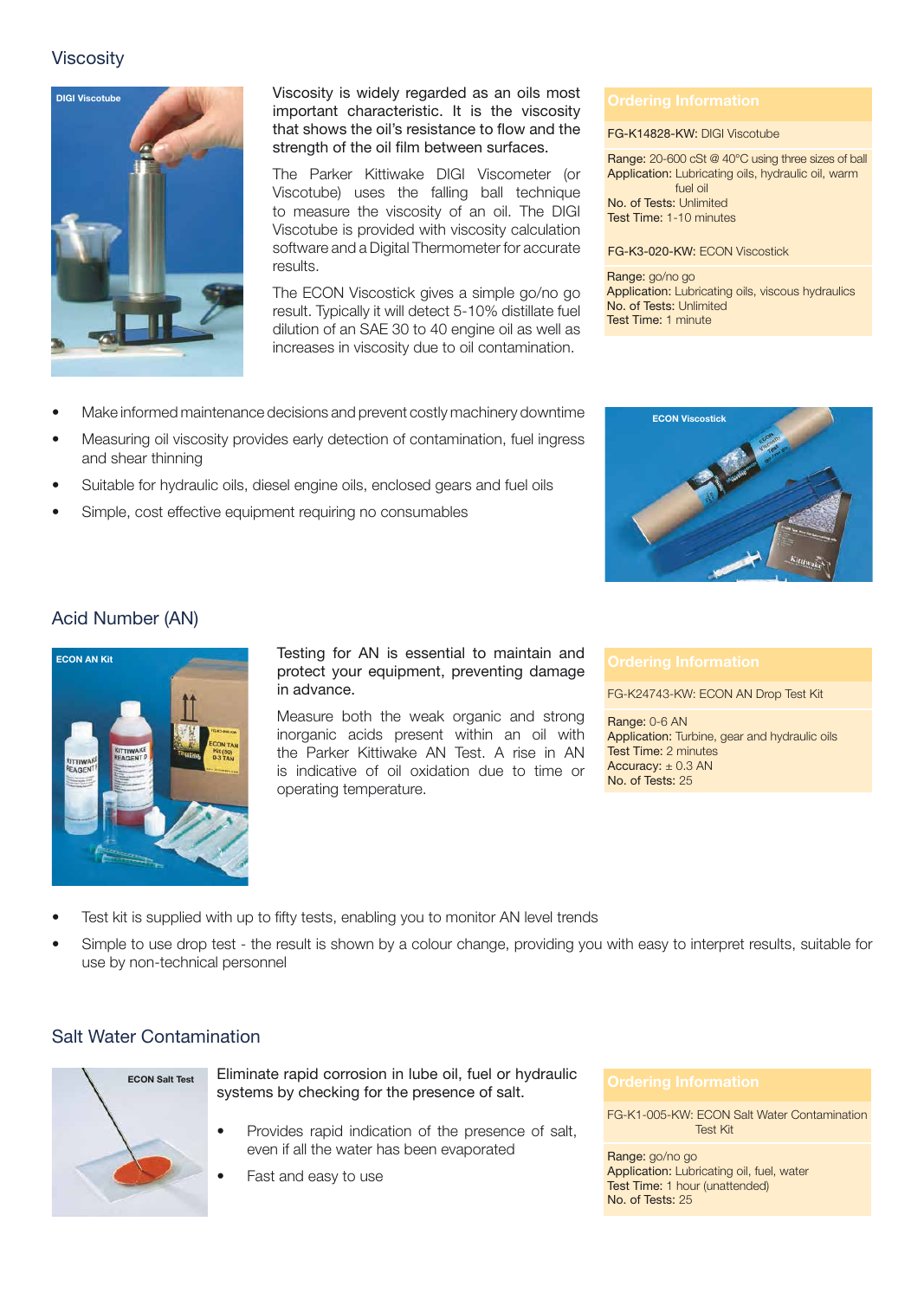# Reagents, Spares and Consumables



Parker Kittiwake test kits for individual parameters contain reagents, consumables and full instructions for multiple tests.

- Replacement reagents can be ordered at short notice
- Kits contain all necessary equipment for instant test results in the field
- Reagents are packed in accordance with IATA/IMDG/IRD Air/Marine/Road Transportation codes and can be delivered to major ports worldwide

## Particle Contamination - Hydraulic Particles (Patch Test)



Monitoring your hydraulic and gearbox oils is a necessary part of any preventative maintenance programme.

One of the most valuable indicators of machinery condition is oil cleanliness. The presence of particulate contamination in hydraulic or gearbox oils can be catastrophic. Monitoring fluid cleanliness levels assists in identifying abnormal conditions and preventing potential machinery damage.

FG-K14368-KW: Hydraulic Particles Test Kit

Range: qualitative Application: Hydraulic oil, gearbox lubricants No. of Tests: 100 Test Time: 5 minutes

- Identify abnormal conditions as part of your preventative maintenance programme
- Clear and easy examination of particle contamination
- No interference from water droplets or pearlescent fluids
- Comes with a full instruction manual, containing contamination charts for easy analysis of results
- Test kit is supplied in a fully portable, robust case for quick and easy testing in the field